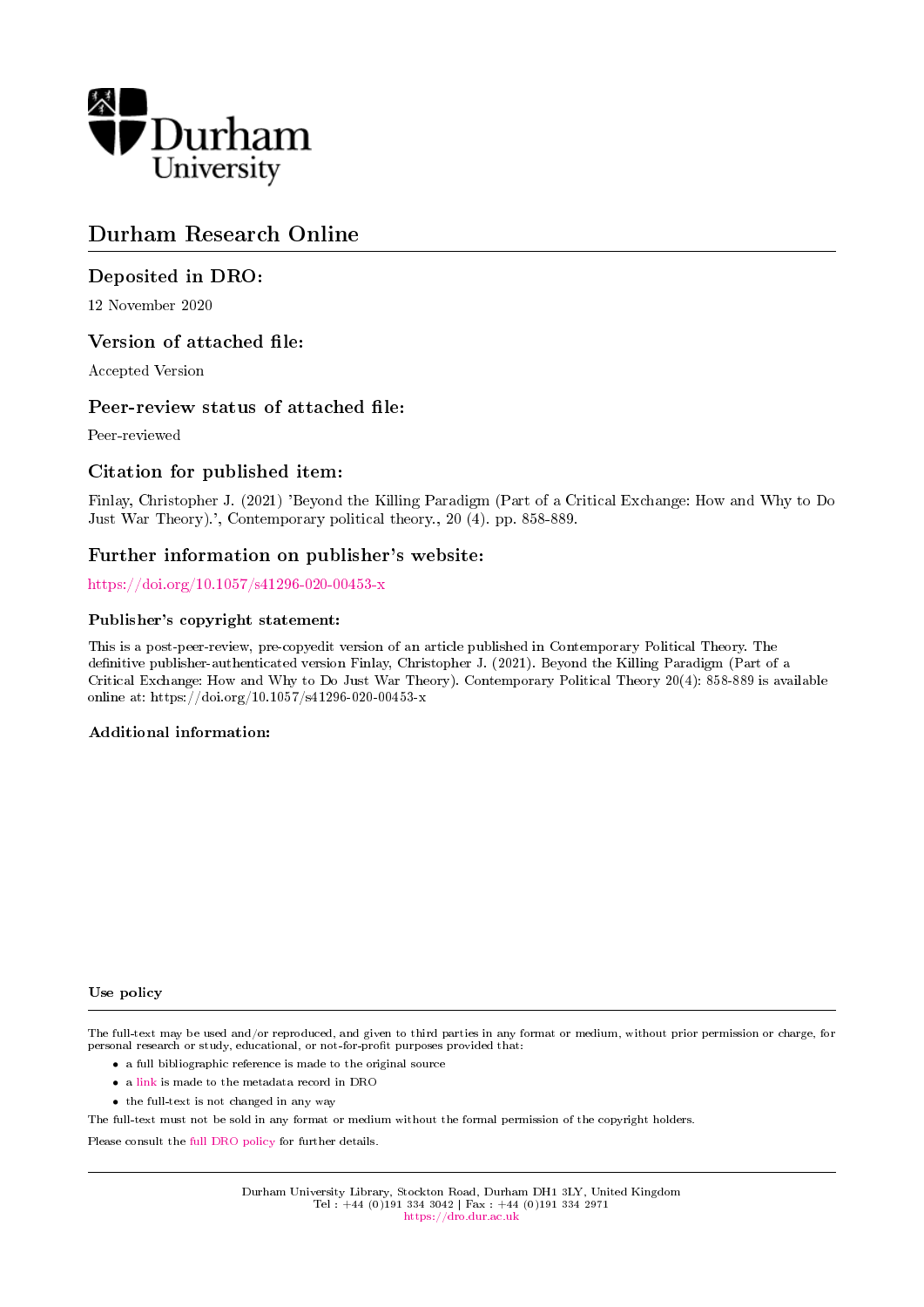## **From:** *How* **and** *Why* **to do Just War Theory (Critical Exchange)** *Ed. Cian O'Driscoll – ANU*

# Beyond the Killing Paradigm

### Christopher J Finlay, Durham University

I take the central question at the heart of this debate to be a twofold one: on the one hand, to what extent can contemporary just war theory be effective as a mode of political *criticism*? And, on the other, to what extent should it be *connected* to other things as a means of grounding and activating its critical potential? I take the term "critical" here to express the hope that, perhaps among other things, a particular mode of theorizing can question and challenge the exercise of power and the strategic pursuit of partisan interests by means of that power rather than being enlisted uncritically in its service. The opposite might be characterized following Robert Cox as "problem-solving" work (1981). The worry that just war theory might just turn out in the end to be guilty of serving the interests of the powerful by helping them solve the problems posed by pursuing nefarious ends by means of violence is a deep and familiar one. Critiques abound that accuse just war theory of doing more to lend the appearance of legitimacy to wrongful violence than to put up to it a meaningful show of resistance. If just war theory is to prove itself a worthy pursuit, then it is incumbent on proponents to give us reasons to hope that it can be redeemed from such accusations.

My contribution to thinking about this consists of three thoughts. First, in and of itself, just war theory is properly seen as critically inert. What just war theorists from backgrounds as different as liberal cosmopolitanism, communitarian pluralism, Augustinian or Thomistic theology, and so on, share is a generic framework. That framework provides a cluster of concepts, principles, and terms—those sketched by Cian O'Driscoll in his introduction to this debate—through which advocates of any of these substantive philosophical views may debate the ethics of particular wars and some other acts of violence. In their generic form, some of the most central of these generic terms are intuitive to the point of triviality and put up little or no resistance to real proposals for war. "Just Cause," for instance, reflects the commonsense idea that harms shouldn't be inflicted without sufficiently good reason; "Proportionality," that an act is unlikely to be justified if it does more harm than good. Given the thinness of these commitments, it is frequently possible to argue either way in relation to a particular war. Opponents can agree, for instance, that war requires a "just cause" while asserting wholly incompatible versions of what truly constitutes such a cause. As such, just war theory is therefore available for deployment by any number of different actors arguing from any number of different political or philosophical positions. That being said, secondly, just war theory may also be used by insurgents bent on challenging hegemonic powers, as when they claim to have just cause to fight them and use just war terminology to explain why (a possibility powerfully illustrated by Jessica Whyte's discussion of the Vietnamese war against the US in this section). Extending contemporary just war theory to cases of non-state political violence ("resistance," "rebellion," "revolution," and even "riot") may assist in making its tools more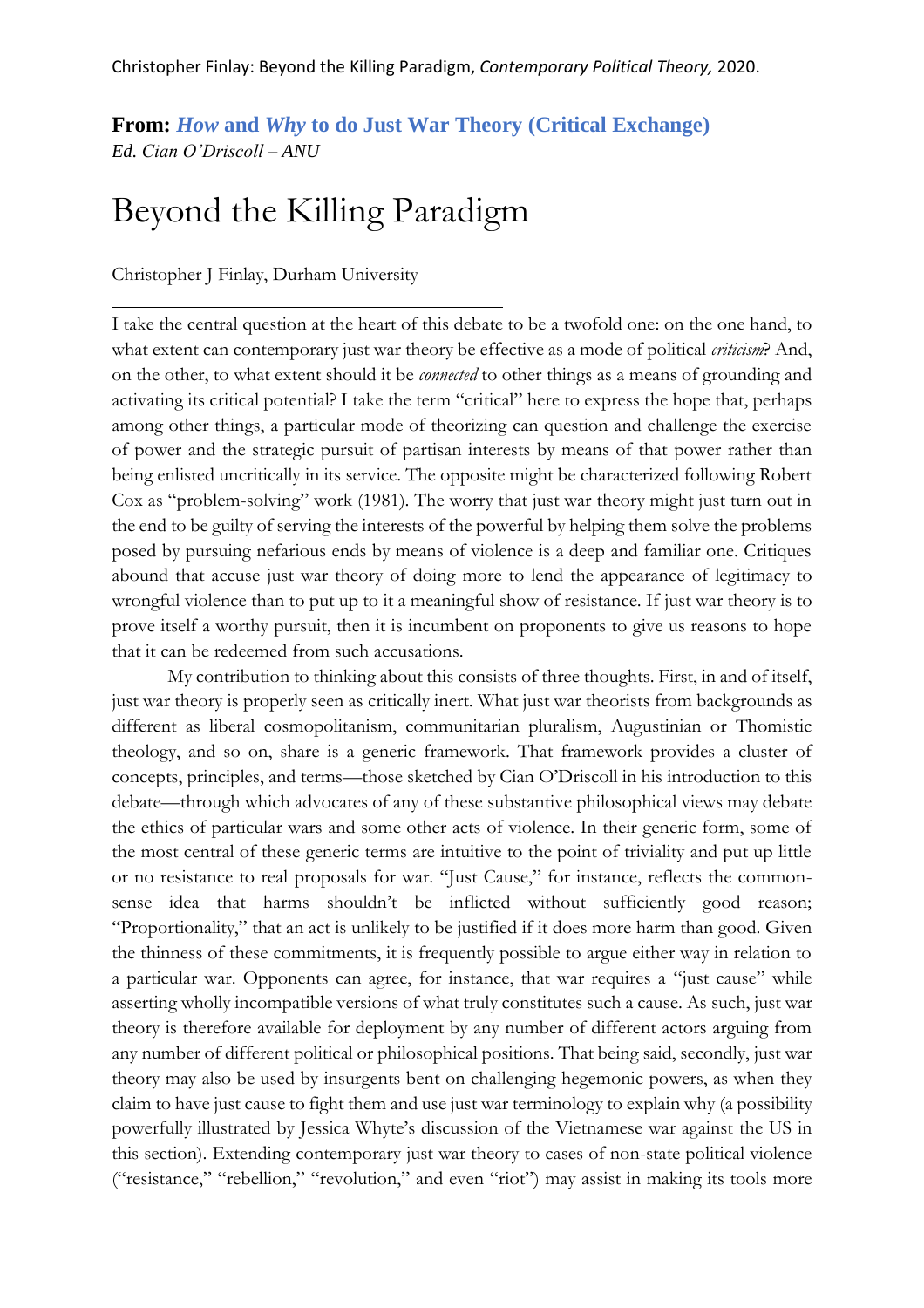widely available for, as it were, a critical praxis of this kind (e.g. Finlay 2015; Gross 2015; Pasternak 2019).

However, the claim I would like to spend most time on is my third, which is that, if we are to redeem some true critical potential in just war theorizing as such, then, before we connect it to any particular practices, we need to connect it to other kinds of theory. Once we do that, the resulting apparatus may more properly be called *a theory in its own right.* And at the same time, moreover, it may indeed offer a robust, philosophically reflexive, and politically powerful means of critical engagement with the practice of violence in contemporary politics. What just war theory needs is to be connected much more fully to political theory in a broader sense. That this is necessary and, indeed, how it is possible can be seen most clearly by specifying six assumptions that, it seems to me, underpin modern theories of justified political violence. So, whereas Kimberly Hutchings emphasizes in her contribution the conditions 'that sustain and reproduce the possibility of war,' my aim is to draw attention to the underlying beliefs that sustain and reproduce a belief in the legitimacy of war.

The assumptions I identify are required before just war theory theory can present itself as a meaningful enterprise; yet none of them are formally recognized as part of just war theory—it's in this twofold sense that they are "critical" preconditions. Together, they make up the idea of what we might call, following Sheldon Wolin, an "economy of violence" roughly, the idea that a judiciously calibrated increase in violence introduced now by conscientious political actors (a just war) can diminish the amount of violence (or related evil) that we can expect later (Wolin, 2004). Identifying them as critical foundations underpinning just war theory invites comparisons with other types of theory (e.g. of revolution, political obligation, and state authority). But it's also true that at least some of these assumptions are typically theorized and accounted for much more fully in political theory and the history of political thought than in narrowly focused ethical inquiry. While just war theorists often assume them only implicitly and in a generic, abstract form, each must be specified more fully in order to justify fully the belief that violence—in particular, war—may be a legitimate recourse in some cases.

The first belief is that violence—especially killing—is peculiarly, if not uniquely, evil. As such, resorting to its deliberate use requires special justification. This supports, if you like, a basic presumption against (lethal) violence (and especially war, understood as organized mass (lethal) violence). While just war theorists generally seem to share this assumption in one form or another, it is less usual for them to offer a systematic account of how violence ought to be defined (for exceptions, see McMahan 2001 on killing and Coady 2008 on violence; cf Finlay 2017) and what it is about violence that gives it this status.

Without the first assumption, it's unclear why fighting would need a specialist ethics. Without the other five, it's unclear how just war would be possible. Second is that, in spite of assumption 1, some goods are valuable enough to justify resorting to violent means: the evil of being deprived of them is commensurable with that of violence itself. Again, any particular account of just war theory must assimilate a wider theory of moral and political value in order to function at all. Sometimes this is well-articulated—e.g. by Michael Walzer or by Cécile Fabre—but sometimes it draws implicitly on a background theory by citing "intuitions."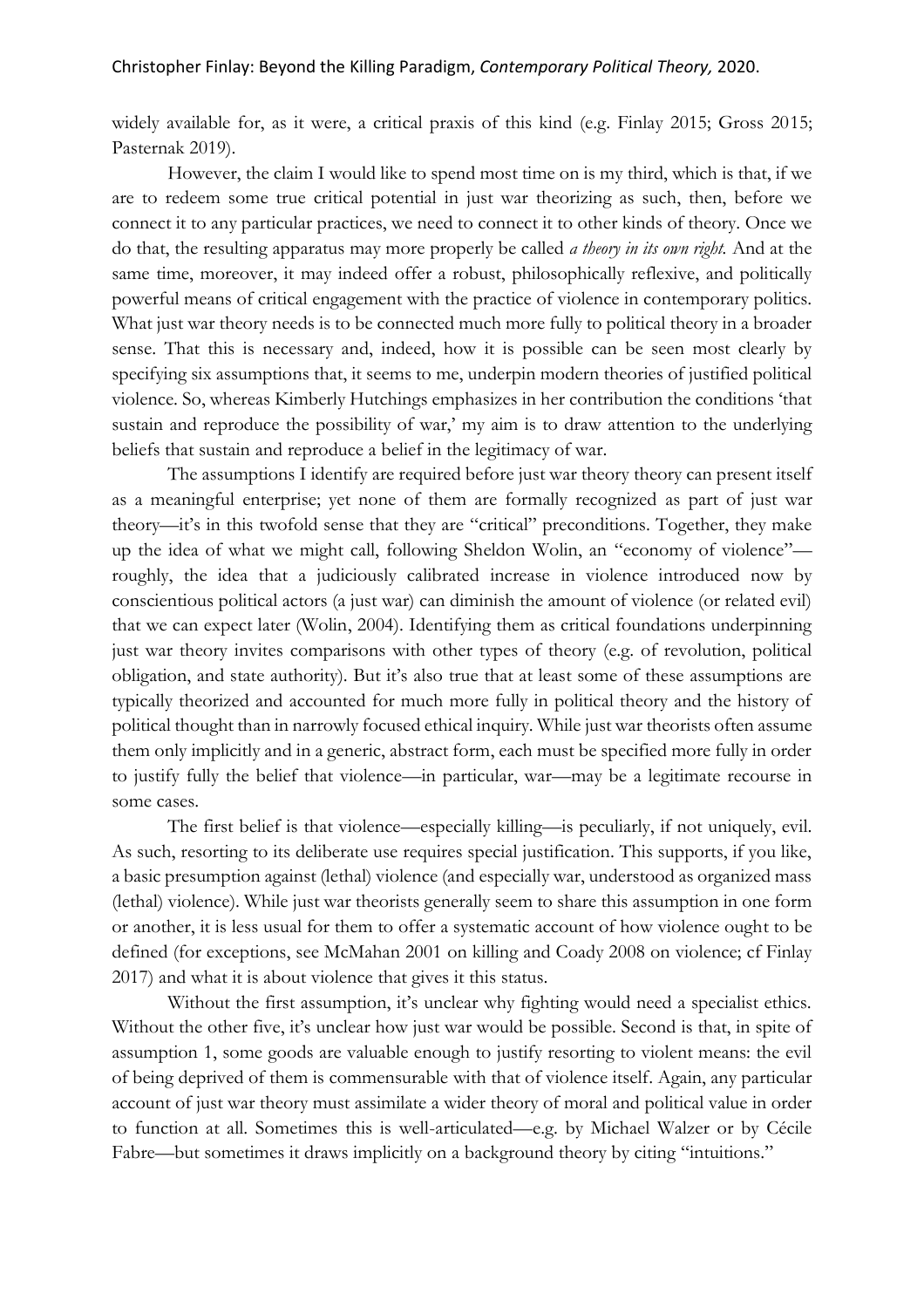Third, theories of legitimate violence assume that the values worth engaging in (lethal) violence for are subject to anthropogenic factors, typically (though not only) by aggressive, destructive behaviour, that diminish their availability. They create or threaten scarcity or render the possessors of those goods insecure—for instance, when an aggressor creates a situation where at least some of those now living will inevitably die and forces others to intervene to try to remedy the scale and distribution of suffering. This is, of course, a central theme in IR theory and has been given careful, systematic treatment in classic texts in political theory, e.g. by Machiavelli, Hobbes, and Lenin.

Fourth, just war theory has to assume that violence as a means has a functionality relevant to the causes of scarcity. A full account of this assumption would have to explain how the increase in violence that *we* introduce diminishes or mitigates the total destruction (or obstruction) of goods expected overall. It isn't enough, however, that violence might function as a means of addressing such sources of scarcity; it is also necessary that agents employing it can predict its effects. Assumption 5 maintains that it is possible to predict not only what will happen if a particular strategy *is* adopted but also that it is possible to gauge the likely consequences of deciding against action or choosing some other alternative. These are presupposed by the principles of Necessity and Proportionality.

Finally, to justify imagining that deliberate acts of violence can predictably improve the prospects for sustaining or producing the relevant goods presupposes the existence of an agent capable of making the necessary calculations and applying them. Just war theory envisages not only individual acts of, say, defensive violence against literally imminent threats, but also coordinated violence executed by large numbers of people, what really has to be assumed here is some overarching subject whose moral and strategic competence supervenes on the actions of individual agents. This might be provided by a state, for instance, or a non-state organization like a national liberation movement.

Each of these themes has received extensive theoretical attention in the history of political thought, in theories of the state, human nature, and revolution. Just war theory, by contrast, frequently incorporates them tacitly as assumptions and in an abstract rather than fully theorized form. However, a fully-realized, reflexive account of legitimate violence including a theory of truly just war—is achievable only through the systematic investigation and contestation of these critical preconditions. And, for this, a much closer connection with political theory more broadly conceived is necessary.

Approaching just war theory critically in this way might, of course, ultimately lead to a rejection of the very idea of just war. If it turned out, for instance, that the problem of scarcity was corrigible, as theorists of world peace imagine, then the possibility of just war would be moot. Likewise, many pacifist philosophers question violence's functionality, arguing its use inevitably gives rise to renewed causes for further violence while never quite addressing the injustices it was directed against. However, let's assume, for now, that the assumptions are likely to hold up to critical scrutiny and look for a moment at one type of case where thinking carefully through these connections with other *theoretical* fields of inquiry might shed light on connections between just war theory and political *practice*. The practice I want to turn to is that of *rioting.*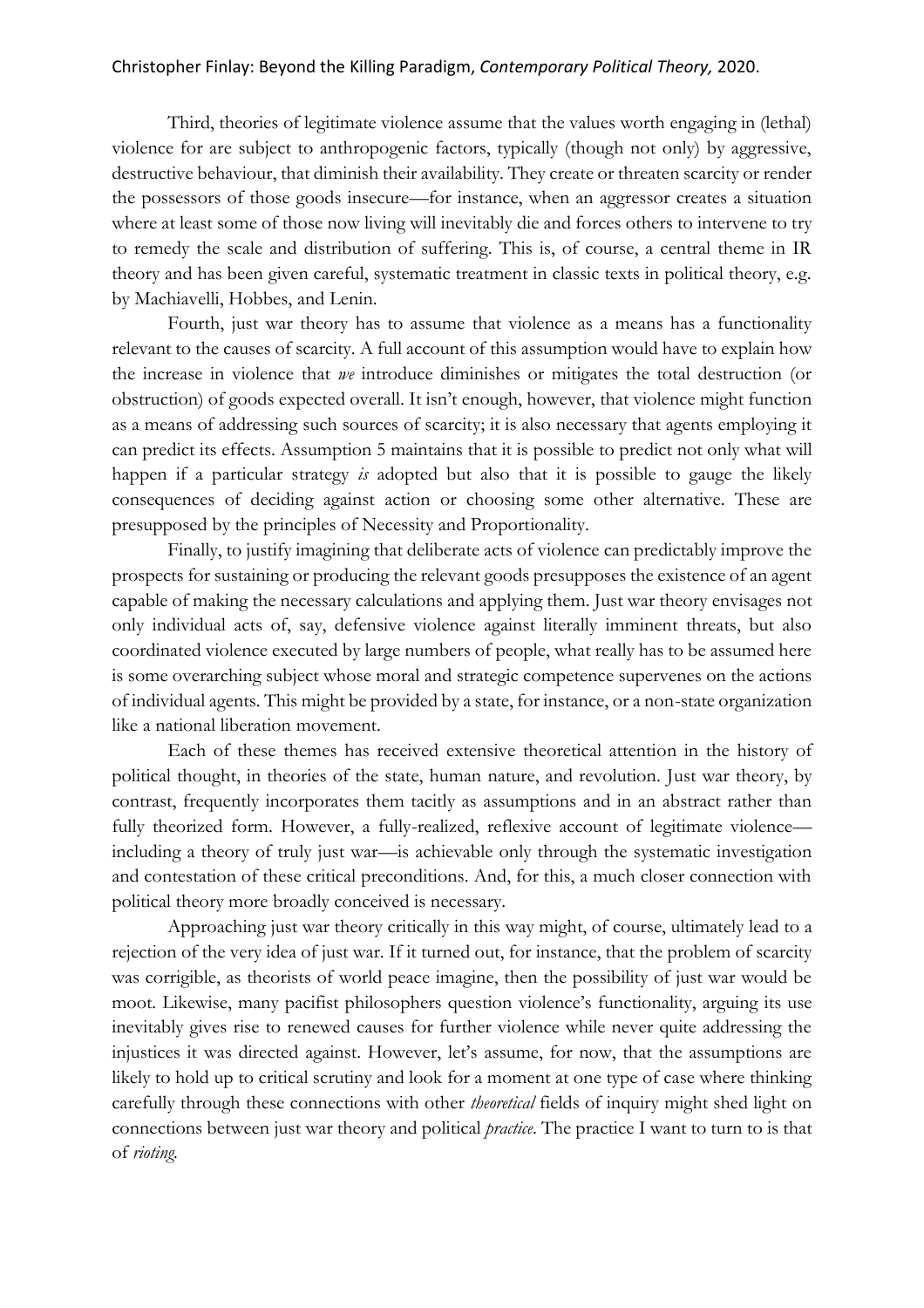The increased incidence of political demonstrations globally that diverge from the orthodox restraints of civil disobedience, from Occupy to Black Lives Matter and the Hong Kong pro-democracy demonstrations, has raised philosophical questions about whether violent protest might not sometimes be justifiable. Avia Pasternak's account (2019), for instance, explicitly invokes just war theory as a resource for arguing that it surely must be in some cases. Pasternak draws chiefly on revisionist accounts of just war as an extension of individual rights of self-defence to argue that rioters can sometimes satisfy the conditions of Just Cause, Necessity, Proportionality, and Discrimination. I have some doubts about whether just war theory in its present form really can sustain this view. But the difficulties that I perceive suggest problems arising from the limitations of a theory whose underlying assumptions need renewed critical attention rather than with the practice itself.

As quite a prevalent phenomenon involving the deliberate use of violence, rioting seems like something that just war theory ought to be able to comment on. But I suspect that, without careful reflection on its critical assumptions, just war theory lacks the suppleness needed for the task. For one thing, the decentralized, spontaneous nature of riots as Pasternak characterizes them means they are unlikely to be answerable to a theory of *jus ad bellum* that has been designed to evaluate singular decisions by unified actors faced with the question of starting a war. But I'll focus on two other areas of doubt.

Consider, first, the question of functionality. Pasternak is at pains to argue that the violence of rioters—burning cars, smashing windows or damaging buildings belonging to public or private companies, and so on—can be justified where it can be described as "defensive." And yet, the language she uses to characterize riot tends to emphasize its communicativeness, its ability to express outrage and vent pent-up anger: "Rather than a display of maddened violence, the political riot is a communicative episode – its participants intending to deliver a message to the police, the government, and to fellow citizens" (2019, 391). There are, perhaps, metaphorical uses of the term "defensive" that might apply to the violent outbursts of someone seeking to be recognized rather than ignored or making a demand. But these metaphors conceal as much as they reveal. The value of such acts, if they have any, is likely to have to do with helping mobilize or galvanize a movement or restoring a sense of lost agency to the oppressed, themes more typical of Frantz Fanon's images of decolonization than of revisionist just war theory. But rather than condemning actions that don't fit the self-defence paradigm, I think the mismatch invites closer and deeper inquiry into the functionality assumption. We need to think more systematically about what it is that we think violence might do for us: are there ways that it can contribute to confronting injustices other than through the elimination of threats in literal acts of self-defence? Or, if you like, are there better ways of capturing the purposiveness of violence than "self-defence"?

At least as striking a problem, however, arises in relation to the first two critical assumptions: concerning the evil of violent means and concerning the question of what values might be commensurable with it. Here, it seems to me, just war theorists have frequently bought into what appears to be a false economy in methodological terms. JWT gives paradigmatic status to *killing* as both that form of violence whose justification the theory needs to account for and as the type of threat that might justify a resort to war. This seems economical methodologically because, on the one side, *if* we can decide what values or threats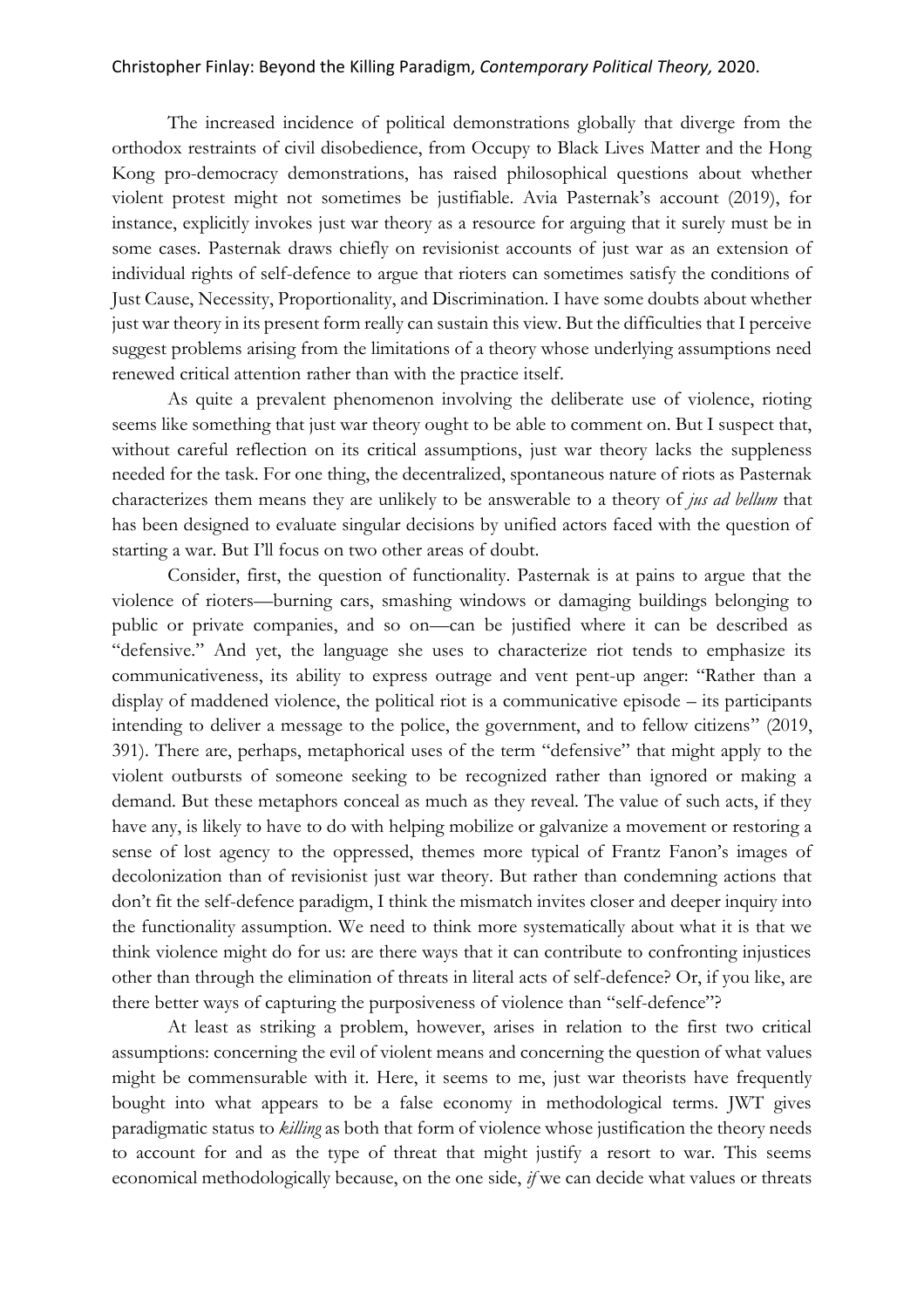justify *killing,* then it seems likely we'll implicitly have covered all other—presumably *lesser* values and threats. That way we don't have to elaborate explicitly a theory of punching, for instance, or wounding (or of smashing shop windows or burning cars). A theory that justifies killing already, implicitly, justifies these lesser harms. On the other side, just war theory acknowledges that there might be cases where you can justify killing in defence against a nonlethal threat, but whether this is a valid justification rests on the paradigmatic status of killing: the lesser threat must be shown to be commensurate with killing, i.e. "proportionate" (in David Rodin's sense (2002)).

However, both facets of the killing paradigm generate a false economy that comes into view when just war theory is applied to a practice like rioting. Just war theory already struggles to explain how killing can be permissible when war defends against threats to "non-vital" interests and associated rights (Rodin 2002). But at least when we know that war entails killing, we have a clear threshold of severity marked by that fact: war kills; therefore, it cannot be undertaken against threats that are incommensurate with killing. By contrast, rioting is characterized by Pasternak and other defenders of "uncivil disobedience" as involving sublethal violence. That being the case, it's a lot less clear what to measure threats and injustices against when calibrating the standards of just cause and proportionality for such cases. In order to make appropriate judgements, we would need to look much more closely at the deeper assumptions underlying JWT and to theorize more fully the evil of violent means as such (as opposed to killing, and war using lethal force) on the one hand, and the values that might be commensurable with it on the other.

I suppose, then, what I think we need is a broadening of just war theory to encompass a wider, deeper, and richer "ethics of violence." More than that, I think we need an ethics of political violence nestled within a wider, deeper, and richer political theory, i.e. a theory that pays much closer attention than just war theory generally does to the nature and effects of violence, to its relationships with other modes of oppression and injustice, to questions of value and value hierarchies, to the nature of political agency more generally, and to the causes of scarcity, insecurity, and disrespect that motivate a resort to force. What this could bring about is a stronger critical perspective on just war theory itself. To quote Cox, just war theory might thereby come to be assimilated within a theory that is "more reflective upon the process of theorizing itself" as a result of being "clearly aware of the perspective which gives rise to theorising, and its relation to other perspectives" (1981, 128).

Christopher J. Finlay

### **References**

Coady, C. A. J. 2008. *Morality and Political Violence.* Cambridge: Cambridge University Press.